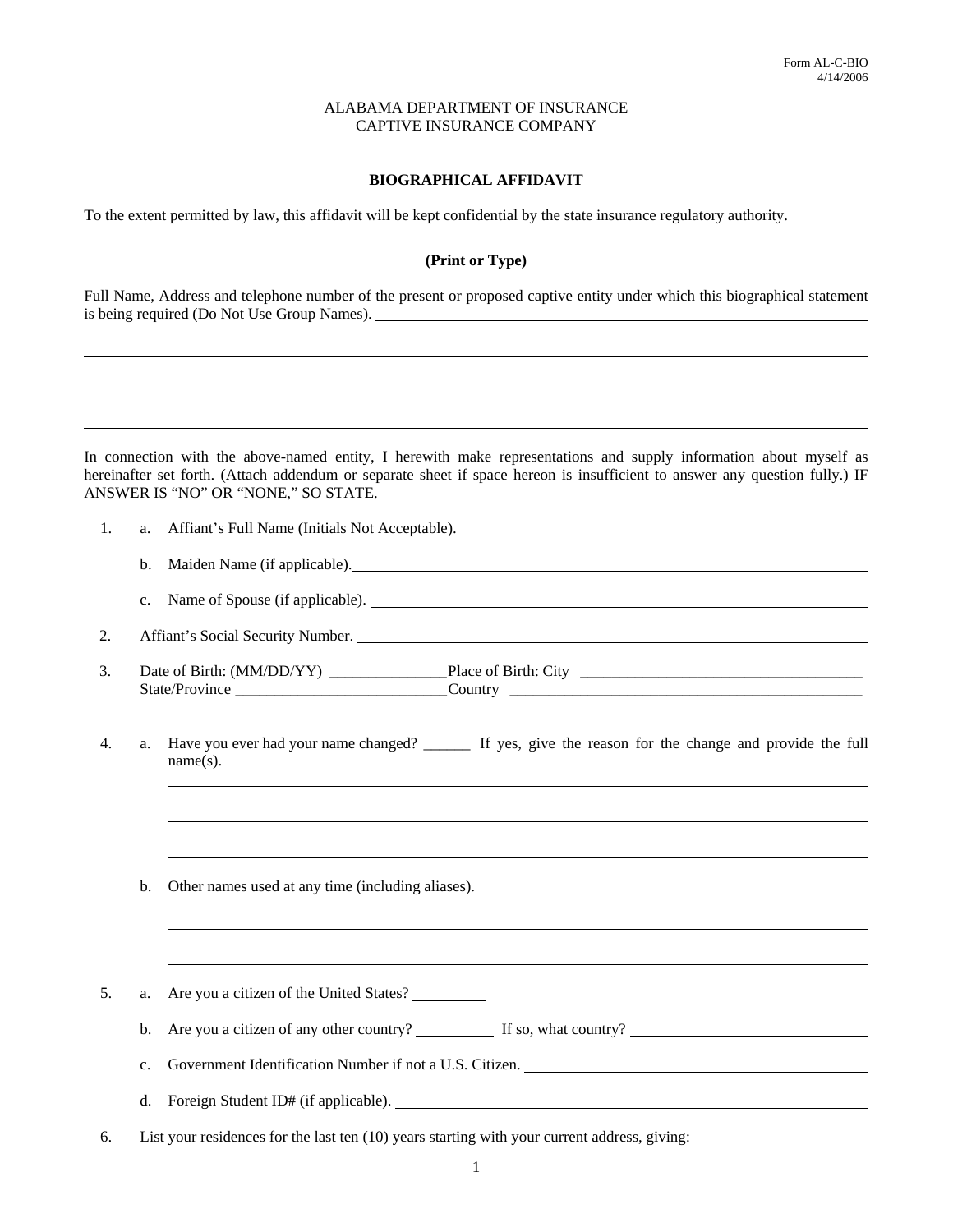|         | Beginning/Ending                                                                                                     |                     |                     |                                                                                                      |                        |                               |  |  |
|---------|----------------------------------------------------------------------------------------------------------------------|---------------------|---------------------|------------------------------------------------------------------------------------------------------|------------------------|-------------------------------|--|--|
| Dates   |                                                                                                                      |                     |                     | State/                                                                                               |                        |                               |  |  |
| (MM/YY) |                                                                                                                      | Address             | City                | Province                                                                                             | Country                | Postal Code                   |  |  |
|         |                                                                                                                      |                     |                     |                                                                                                      |                        |                               |  |  |
|         |                                                                                                                      |                     |                     |                                                                                                      |                        |                               |  |  |
|         |                                                                                                                      |                     |                     |                                                                                                      |                        |                               |  |  |
|         |                                                                                                                      |                     |                     |                                                                                                      |                        |                               |  |  |
|         |                                                                                                                      |                     |                     |                                                                                                      |                        |                               |  |  |
|         |                                                                                                                      |                     |                     |                                                                                                      |                        |                               |  |  |
|         |                                                                                                                      |                     |                     |                                                                                                      |                        |                               |  |  |
|         |                                                                                                                      |                     |                     |                                                                                                      |                        |                               |  |  |
|         |                                                                                                                      |                     |                     |                                                                                                      |                        |                               |  |  |
|         |                                                                                                                      |                     |                     |                                                                                                      |                        |                               |  |  |
| 7.      |                                                                                                                      |                     |                     | Affiant's Occupation or Profession (other than with captive company). ______________________________ |                        |                               |  |  |
|         |                                                                                                                      |                     |                     |                                                                                                      |                        |                               |  |  |
|         |                                                                                                                      |                     |                     |                                                                                                      |                        |                               |  |  |
|         |                                                                                                                      |                     |                     | Employer's business address.                                                                         |                        |                               |  |  |
|         | Business telephone.                                                                                                  |                     |                     |                                                                                                      |                        |                               |  |  |
|         |                                                                                                                      |                     |                     |                                                                                                      |                        |                               |  |  |
|         |                                                                                                                      |                     |                     | How long with this employer?                                                                         |                        |                               |  |  |
|         |                                                                                                                      |                     |                     |                                                                                                      |                        |                               |  |  |
| 8.      | <b>Education and Training:</b>                                                                                       |                     |                     |                                                                                                      |                        |                               |  |  |
|         | College/ University                                                                                                  |                     | City/State          |                                                                                                      | Dates Attended (MM/YY) | Degree Obtained               |  |  |
|         |                                                                                                                      |                     |                     |                                                                                                      |                        |                               |  |  |
|         |                                                                                                                      |                     |                     |                                                                                                      |                        |                               |  |  |
|         |                                                                                                                      |                     |                     |                                                                                                      |                        |                               |  |  |
|         | <b>Graduate Studies:</b>                                                                                             | College/ University |                     | City/State                                                                                           | Dates Attended (MM/YY) | Degree Obtained               |  |  |
|         |                                                                                                                      |                     |                     |                                                                                                      |                        |                               |  |  |
|         |                                                                                                                      |                     |                     |                                                                                                      |                        |                               |  |  |
|         | <b>Other Training: Name</b>                                                                                          | City/State          |                     | Dates Attended (MM/YY)                                                                               |                        | Degree/Certification Obtained |  |  |
|         |                                                                                                                      |                     |                     |                                                                                                      |                        |                               |  |  |
|         |                                                                                                                      |                     |                     |                                                                                                      |                        |                               |  |  |
| (Note:  | If affiant attended a foreign school, please provide full address and telephone number of the college/university. If |                     |                     |                                                                                                      |                        |                               |  |  |
|         | applicable, provide the foreign student Identification Number in the space provided in the Biographical Affidavit    |                     |                     |                                                                                                      |                        |                               |  |  |
|         | Supplemental Information.)                                                                                           |                     |                     |                                                                                                      |                        |                               |  |  |
| 9.      | List of memberships in professional societies and associations.                                                      |                     |                     |                                                                                                      |                        |                               |  |  |
|         |                                                                                                                      |                     |                     |                                                                                                      |                        |                               |  |  |
|         | Name of                                                                                                              |                     |                     | Address of                                                                                           |                        | <b>Telephone Number</b>       |  |  |
|         | Society/Association                                                                                                  |                     | <b>Contact Name</b> | Society/Association                                                                                  |                        | of Society/Association        |  |  |
|         |                                                                                                                      |                     |                     |                                                                                                      |                        |                               |  |  |
|         |                                                                                                                      |                     |                     |                                                                                                      |                        |                               |  |  |
|         |                                                                                                                      |                     |                     |                                                                                                      |                        |                               |  |  |
|         |                                                                                                                      |                     |                     |                                                                                                      |                        |                               |  |  |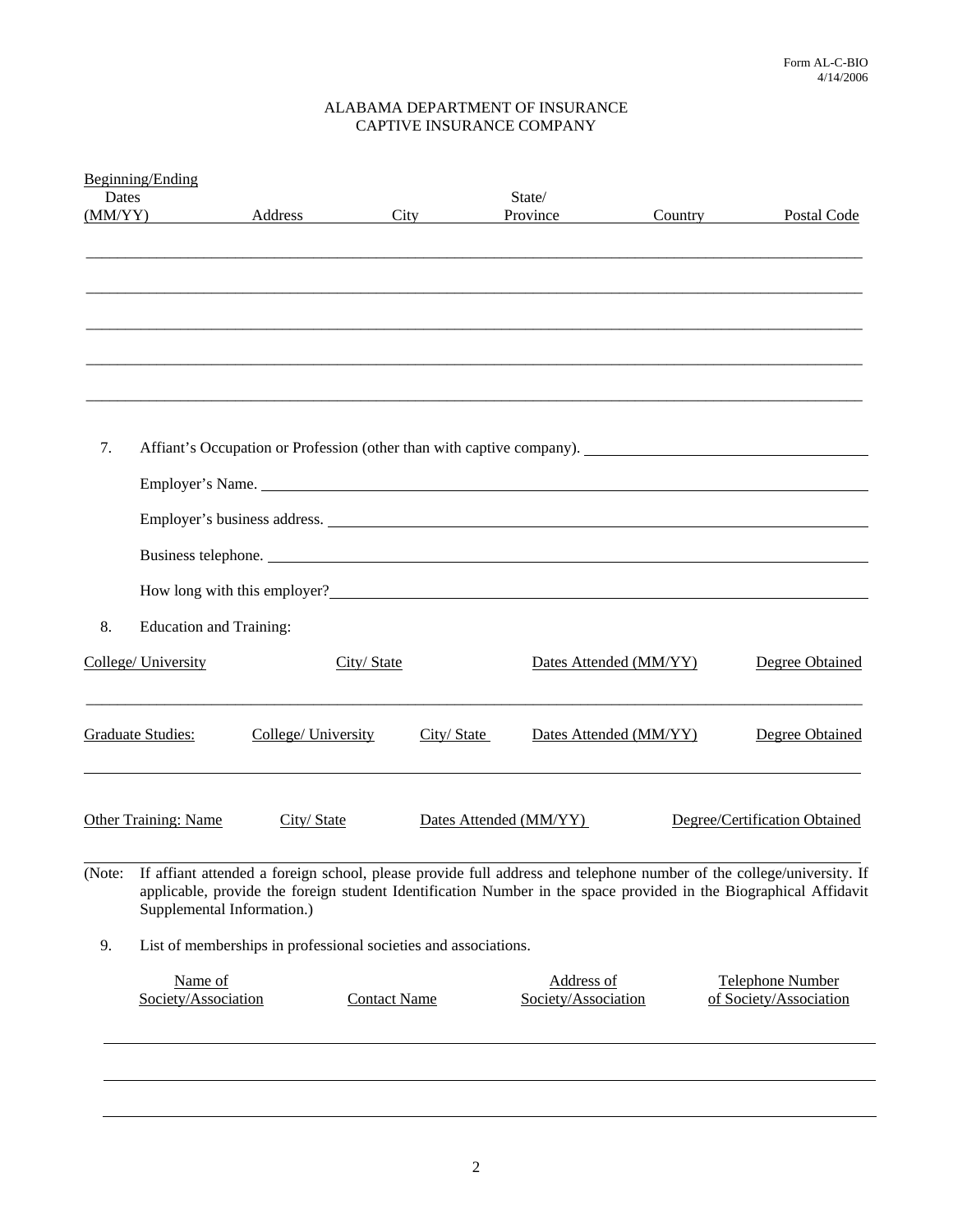10. Present or proposed position with the applicant captive entity. \_\_\_\_\_\_\_\_\_\_\_\_\_\_\_\_\_\_\_\_\_\_\_\_\_\_\_\_\_\_\_\_\_\_\_\_\_\_\_\_\_\_

 11. List complete employment record for the past twenty (20) years, whether compensated or otherwise (up to and including present jobs, positions, partnerships, owner of an entity, administrator, manager, operator, directorates or officerships). Please list the most recent first. Attach additional pages if the space provided is insufficient. It is only necessary to provide telephone numbers and supervisory information for the past ten (10) years.

 $\mathcal{L}_\mathcal{L} = \mathcal{L}_\mathcal{L} = \mathcal{L}_\mathcal{L} = \mathcal{L}_\mathcal{L} = \mathcal{L}_\mathcal{L} = \mathcal{L}_\mathcal{L} = \mathcal{L}_\mathcal{L} = \mathcal{L}_\mathcal{L} = \mathcal{L}_\mathcal{L} = \mathcal{L}_\mathcal{L} = \mathcal{L}_\mathcal{L} = \mathcal{L}_\mathcal{L} = \mathcal{L}_\mathcal{L} = \mathcal{L}_\mathcal{L} = \mathcal{L}_\mathcal{L} = \mathcal{L}_\mathcal{L} = \mathcal{L}_\mathcal{L}$ 

| Beginning/Ending |  |  |                                                                                                                |  |
|------------------|--|--|----------------------------------------------------------------------------------------------------------------|--|
|                  |  |  |                                                                                                                |  |
|                  |  |  |                                                                                                                |  |
|                  |  |  |                                                                                                                |  |
| Beginning/Ending |  |  |                                                                                                                |  |
|                  |  |  |                                                                                                                |  |
|                  |  |  |                                                                                                                |  |
|                  |  |  |                                                                                                                |  |
| Beginning/Ending |  |  |                                                                                                                |  |
|                  |  |  |                                                                                                                |  |
|                  |  |  |                                                                                                                |  |
|                  |  |  |                                                                                                                |  |
| Beginning/Ending |  |  |                                                                                                                |  |
|                  |  |  |                                                                                                                |  |
|                  |  |  |                                                                                                                |  |
|                  |  |  |                                                                                                                |  |
| 12.<br>a.        |  |  | Have you ever been in a position which required a fidelity bond? _________ If any claims were made on the      |  |
| $\mathbf{b}$ .   |  |  | Have you ever been denied an individual or position schedule fidelity bond, or had a bond canceled or revoked? |  |

If yes, give details.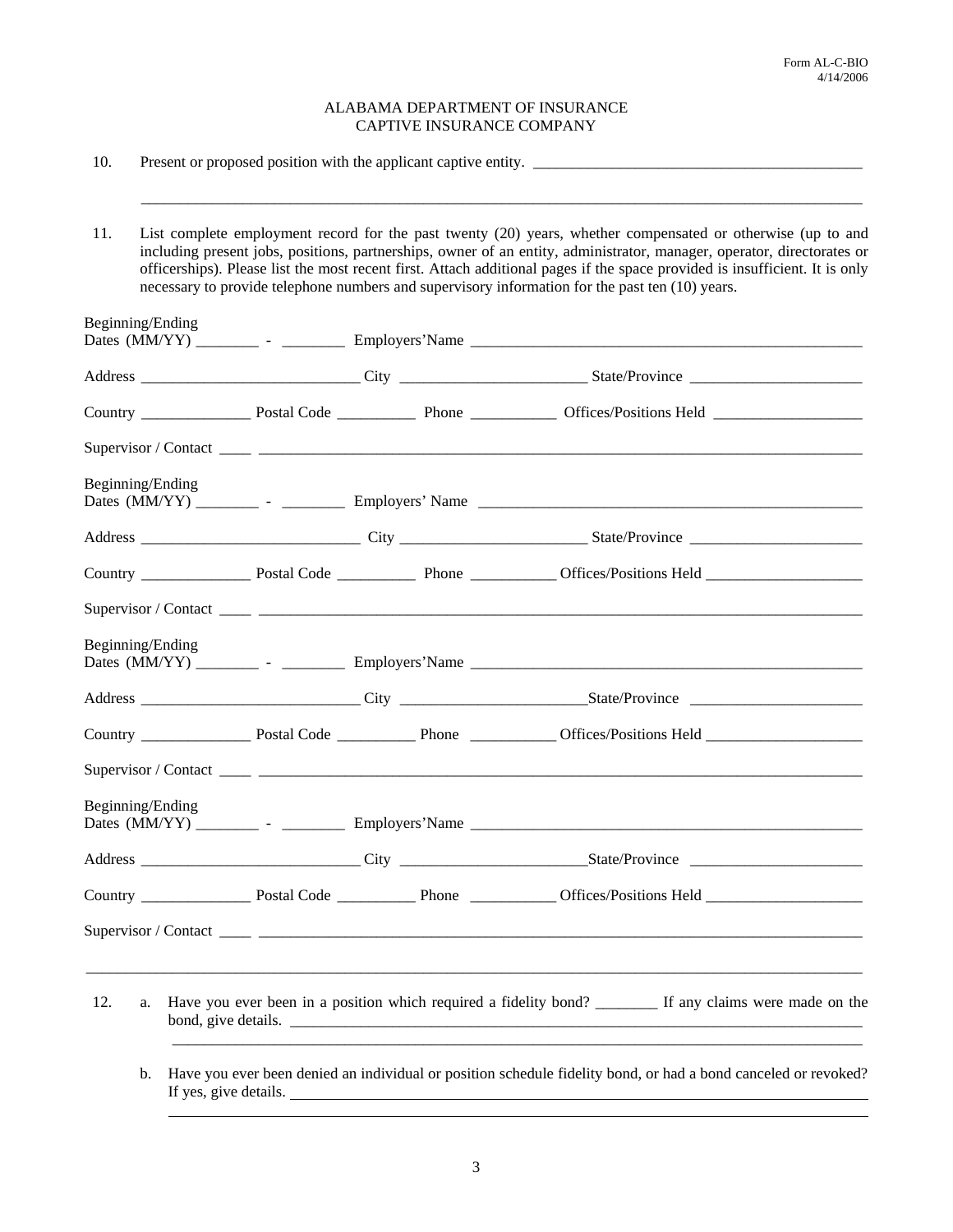13. List any professional, occupational and vocational licenses (including licenses to sell securities) issued by any public or governmental licensing agency or regulatory authority or licensing authority that you presently hold or have held in the past. For any non-insurance regulatory issuer, identify and provide the name, address and telephone number of the licensing authority or regulatory body having jurisdiction over the license (s) issued. Attach additional pages if the space provided is insufficient.

\_\_\_\_\_\_\_\_\_\_\_\_\_\_\_\_\_\_\_\_\_\_\_\_\_\_\_\_\_\_\_\_\_\_\_\_\_\_\_\_\_\_\_\_\_\_\_\_\_\_\_\_\_\_\_\_\_\_\_\_\_\_\_\_\_\_\_\_\_\_\_\_\_\_\_\_\_\_\_\_\_\_\_\_\_\_\_\_\_\_\_\_\_\_\_\_\_\_\_\_

| 14. | In responding to the following, if the record has been sealed or expunged, and the affiant has personally verified that<br>the record was sealed or expunged, an affiant may respond "no" to the question. Have you ever:                                                                                                                                                                                                                   |  |  |
|-----|---------------------------------------------------------------------------------------------------------------------------------------------------------------------------------------------------------------------------------------------------------------------------------------------------------------------------------------------------------------------------------------------------------------------------------------------|--|--|
| a.  | Been refused an occupational, professional, or vocational license or permit by any regulatory authority, or any<br>public administrative, or governmental licensing agency?                                                                                                                                                                                                                                                                 |  |  |
| b.  | Had any occupational, professional, or vocational license or permit you hold or have held, been subject to any<br>judicial, administrative, regulatory, or disciplinary action?                                                                                                                                                                                                                                                             |  |  |
| c.  | Been placed on probation or had a fine levied against you or your occupational, professional, or vocational<br>license or permit in any judicial, administrative, regulatory, or disciplinary action?                                                                                                                                                                                                                                       |  |  |
| d.  | Been charged with, or indicted for, any criminal offense(s) other than civil traffic offenses?                                                                                                                                                                                                                                                                                                                                              |  |  |
| e.  | Pled guilty, or nolo contendere, or been convicted of, any criminal offense(s) other than civil traffic offenses?                                                                                                                                                                                                                                                                                                                           |  |  |
| f.  | Had adjudication of guilt withheld, had a sentence imposed or suspended, had pronouncement of a sentence<br>suspended, or been pardoned, fined, or placed on probation, for any criminal offense(s) other than civil traffic                                                                                                                                                                                                                |  |  |
| g.  | Been subject to a cease and desist letter or order, or enjoined, either temporarily or permanently, in any judicial,<br>administrative, regulatory, or disciplinary action, from violating any federal, state law or law of another country<br>regulating the business of insurance, securities or banking, or from carrying out any particular practice or<br>practices in the course of the business of insurance, securities or banking? |  |  |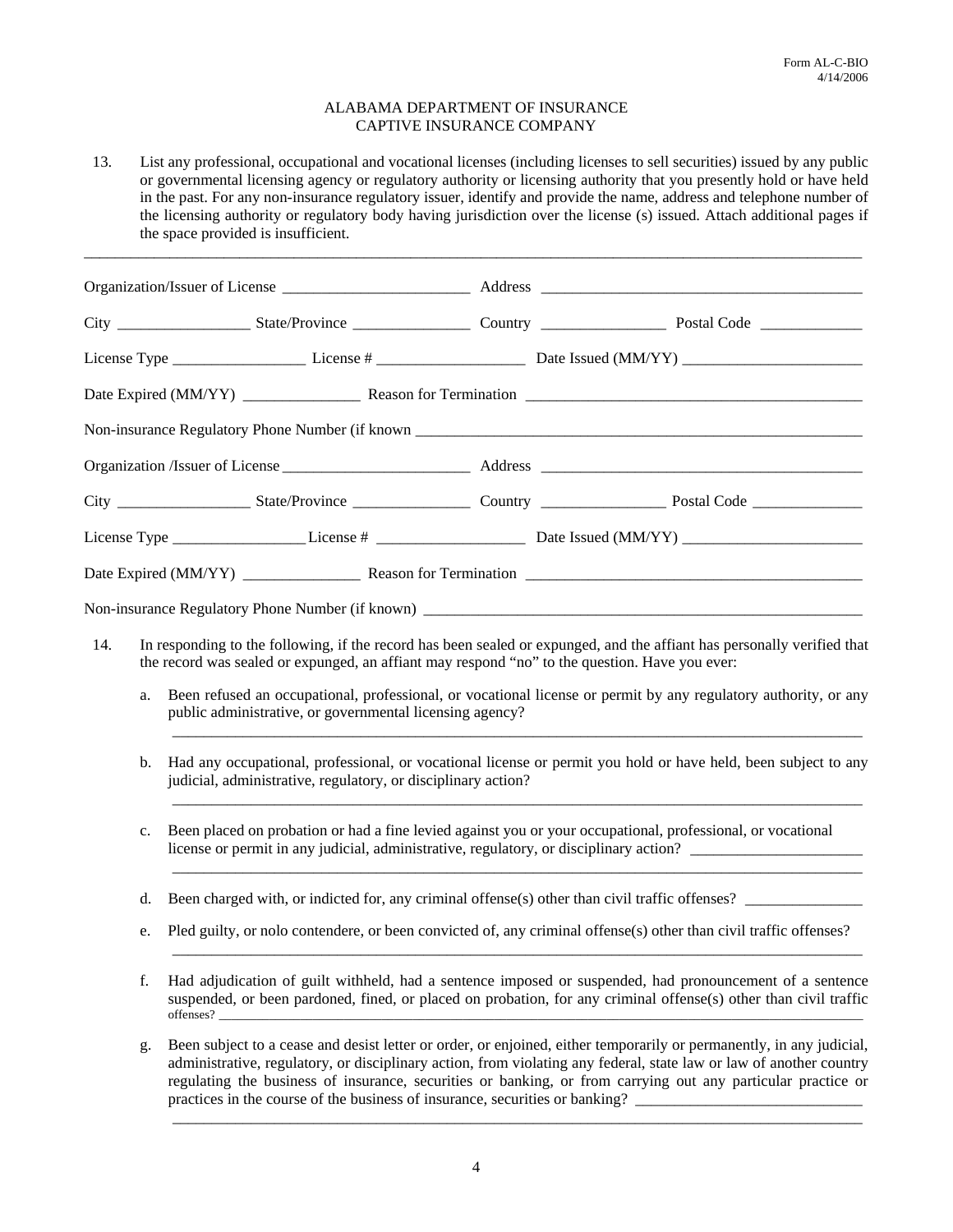- h. Been, within the last ten (10) years, a party to any civil action involving dishonesty, breach of trust, or a financial dispute?
- i. Had a finding made by the Comptroller of any state or the Federal Government that you have violated any provisions of small loan laws, banking or trust company laws, or credit union laws, or that you have violated any rule or regulation lawfully made by the Comptroller of any state or the Federal Government?
- j. Had a lien or foreclosure action filed against you or any entity while you were associated with that entity?

If the response to any question above is answered "Yes", please provide details including dates, locations, disposition, etc. Attach a copy of the complaint and filed adjudication or settlement as appropriate.

\_\_\_\_\_\_\_\_\_\_\_\_\_\_\_\_\_\_\_\_\_\_\_\_\_\_\_\_\_\_\_\_\_\_\_\_\_\_\_\_\_\_\_\_\_\_\_\_\_\_\_\_\_\_\_\_\_\_\_\_\_\_\_\_\_\_\_\_\_\_\_\_\_\_\_\_\_\_\_\_\_\_\_\_\_\_\_\_\_\_\_\_

\_\_\_\_\_\_\_\_\_\_\_\_\_\_\_\_\_\_\_\_\_\_\_\_\_\_\_\_\_\_\_\_\_\_\_\_\_\_\_\_\_\_\_\_\_\_\_\_\_\_\_\_\_\_\_\_\_\_\_\_\_\_\_\_\_\_\_\_\_\_\_\_\_\_\_\_\_\_\_\_\_\_\_\_\_\_\_\_\_\_\_\_

 $\mathcal{L}_\text{max} = \frac{1}{2} \sum_{i=1}^{n} \frac{1}{2} \sum_{i=1}^{n} \frac{1}{2} \sum_{i=1}^{n} \frac{1}{2} \sum_{i=1}^{n} \frac{1}{2} \sum_{i=1}^{n} \frac{1}{2} \sum_{i=1}^{n} \frac{1}{2} \sum_{i=1}^{n} \frac{1}{2} \sum_{i=1}^{n} \frac{1}{2} \sum_{i=1}^{n} \frac{1}{2} \sum_{i=1}^{n} \frac{1}{2} \sum_{i=1}^{n} \frac{1}{2} \sum_{i=1}^{n} \frac{1$ 

 15. List any entity subject to regulation by an insurance regulatory authority that you control directly or indirectly. The term "control" (including the terms "controlling," "controlled by" and "under common control with") means the possession, direct or indirect, of the power to direct or cause the direction of the management and policies of a person, whether through the ownership of voting securities, by contract other than a commercial contract for goods or non-management services, or otherwise, unless the power is the result of an official position with or corporate office held by the person. Control shall be presumed to exist if any person, directly or indirectly, owns, controls, holds with the power to vote, or holds proxies representing, ten percent (10%) or more of the voting securities of any other person.

If any of the stock is pledged or hypothecated in any way, give details.

 16. Do [Will] you or members of your immediate family individually or cumulatively subscribe to or own, beneficially or of record, 10% or more of the outstanding shares of stock of any entity subject to regulation by an insurance regulatory authority, or its affiliates? An "affiliate" of, or person "affiliated" with, a specific person, is a person that directly, or indirectly through one or more intermediaries, controls, or is controlled by, or is under common control with, the person specified. If the answer is "Yes", please identify the company or companies in which the cumulative stock holdings represent 10% or more of the outstanding voting securities.

\_\_\_\_\_\_\_\_\_\_\_\_\_\_\_\_\_\_\_\_\_\_\_\_\_\_\_\_\_\_\_\_\_\_\_\_\_\_\_\_\_\_\_\_\_\_\_\_\_\_\_\_\_\_\_\_\_\_\_\_\_\_\_\_\_\_\_\_\_\_\_\_\_\_\_\_\_\_\_\_\_\_\_\_\_\_\_\_\_\_\_\_

\_\_\_\_\_\_\_\_\_\_\_\_\_\_\_\_\_\_\_\_\_\_\_\_\_\_\_\_\_\_\_\_\_\_\_\_\_\_\_\_\_\_\_\_\_\_\_\_\_\_\_\_\_\_\_\_\_\_\_\_\_\_\_\_\_\_\_\_\_\_\_\_\_\_\_\_\_\_\_\_\_\_\_\_\_\_\_\_\_\_\_\_ \_\_\_\_\_\_\_\_\_\_\_\_\_\_\_\_\_\_\_\_\_\_\_\_\_\_\_\_\_\_\_\_\_\_\_\_\_\_\_\_\_\_\_\_\_\_\_\_\_\_\_\_\_\_\_\_\_\_\_\_\_\_\_\_\_\_\_\_\_\_\_\_\_\_\_\_\_\_\_\_\_\_\_\_\_\_\_\_\_\_\_\_

If any of the shares of stock are pledged or hypothecated in any way, give details.

- 17. Have you ever been adjudged a bankrupt? \_\_\_\_\_\_\_\_ If yes, provide details \_\_\_\_\_\_\_\_\_\_\_\_\_\_\_\_\_\_\_\_\_\_\_\_\_\_\_\_\_\_\_
- 18. To your knowledge has any company or entity for which you were an officer or director, trustee, investment committee member, key management employee or controlling stockholder, had any of the following events occur while you served in such capacity? If yes, please indicate and give details. When responding to questions (b) and (c) affiant should also include any events within twelve (12) months after his or her departure from the entity.
	- a. Been refused a permit, license, or certificate of authority by any regulatory authority, or Governmentallicensing agency?  $\Box$

\_\_\_\_\_\_\_\_\_\_\_\_\_\_\_\_\_\_\_\_\_\_\_\_\_\_\_\_\_\_\_\_\_\_\_\_\_\_\_\_\_\_\_\_\_\_\_\_\_\_\_\_\_\_\_\_\_\_\_\_\_\_\_\_\_\_\_\_\_\_\_\_\_\_\_\_\_\_\_\_\_\_\_\_\_\_\_\_\_\_\_\_